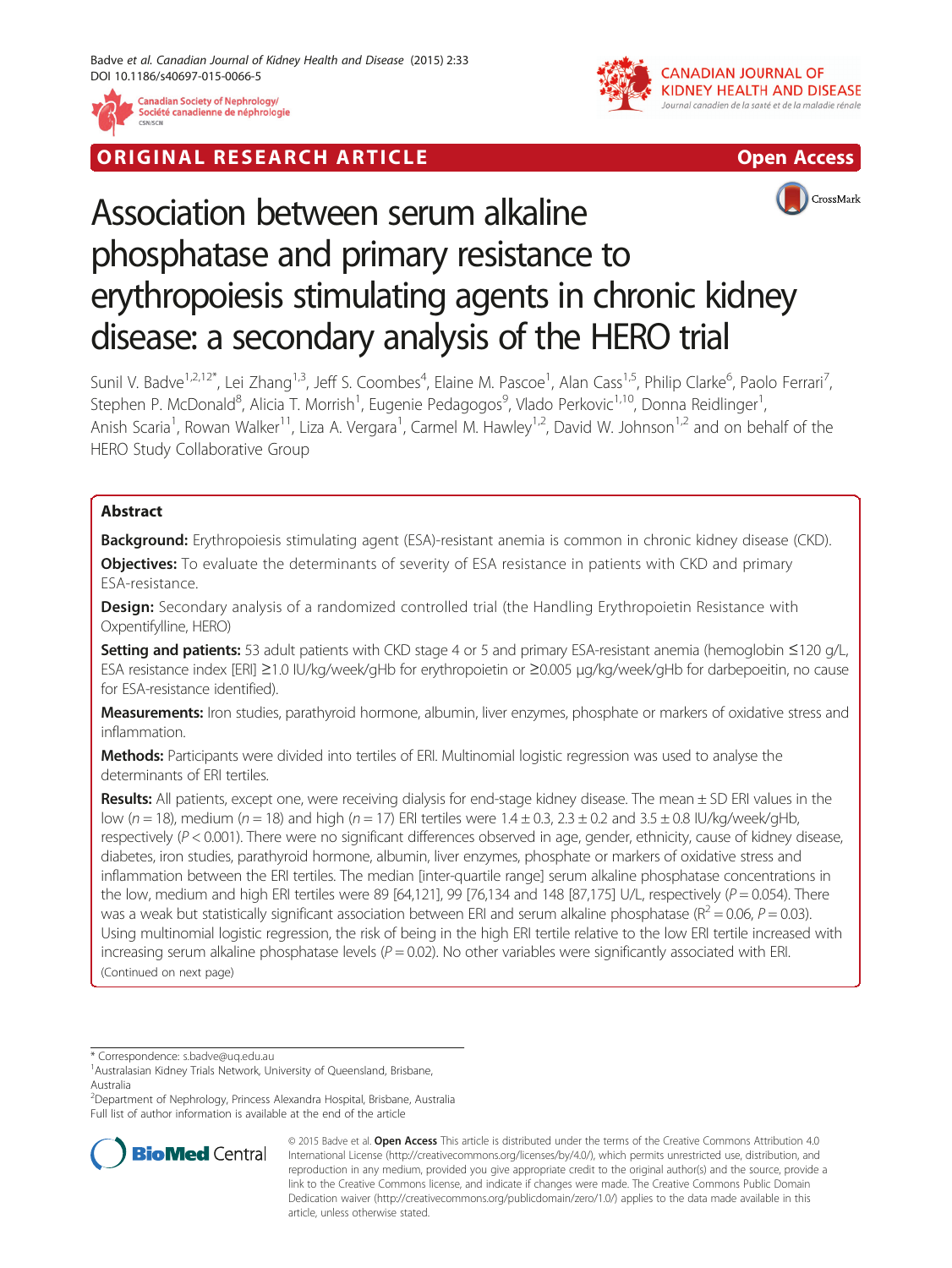# (Continued from previous page)

Limitations: Small sample size; bone-specific alkaline phosphatase, other markers of bone turnover and bone biopsies not evaluated.

Conclusions: Serum alkaline phosphatase was associated with severity of ESA resistance in ESA-resistant patients with CKD. Large prospective studies are required to confirm this association. (Trial registration: Australian New Zealand Clinical Trials Registry 12608000199314)

Keywords: Erythropoiesis stimulating agents, Anemia, Chronic kidney disease, Alkaline phosphatase, Biological marker, Risk factors, Randomized controlled trial

# Résumé

Contexte: L'anémie résistante à l'agent stimulant l'érythropoïèse (ASE) est courante chez les patients atteints d'insuffisance rénale chronique (IRC).

Objectifs: Évaluer les déterminants de la gravité de la résistance à l'ASE chez les patients atteints d'IRC et de la résistance primaire à l'ASE.

Type d'étude: Analyse secondaire d'un essai clinique randomisé (le Handling Erythropoietin Resistance with Oxpentifylline, HERO)

Contexte et participants: 53 patients adultes atteints d'IRC de stade 4 ou 5, de même que d'anémie résistante à l'ASE (hémoglobine ≤120 g/L, indice de résistance à l'ASE [IRA] ≥1,0 IU/kg/semaine/gHb pour l'érythropoïétine ou ≥0,005 μg/kg/semaine/gHb pour la darbépoétine, aucune cause justifiant la résistance à l'ASE).

Mesures: Mesure des taux de fer, de la parathormone, de l'albumine, de l'enzyme hépatique, du phosphate ou des marqueurs de stress oxydatif et d'inflammation.

Méthodes: Les participants étaient divisés en tertiels d'IRA. La méthode de régression logistique multinominale a été utilisée pour analyser les déterminants des tertiels d'IRA.

Résultats: Tous les patients, sauf un, recevaient une dialyse pour l'IRT. La moyenne ± ÉT des valeurs d'IRA des tertiels inférieur (n = 18), intermédiaire (n = 18) et supérieur (n = 17) étaient respectivement de 1,4 ± 0,3, de 2,3 ± 0,2 et de 3,5 ± 0,8 IU/kg/semaine/gHb (P < 0,001). On n'a observé aucune différence importante en fonction de l'âge, du sexe, de l'ethnicité, de la cause de l'insuffisance rénale, du diabète, des taux de fer, de la parathormone, de l'albumine, de l'enzyme hépatique, du phosphate ou des marqueurs de stress oxydatif et d'inflammation entre les tertiels d'IRA. La médiane [écart interquartile] des concentrations de phosphatase alcaline sérique des tertiels d'IRA inférieur, intermédiaire et supérieur étaient respectivement de 89 [64,121], de 99 [76,134] et de 148 [87,175] U/L  $(P = 0.054)$ . Bien que statistiquement significative, la relation était plutôt faible entre l'IRA et la phosphatase alcaline sérique ( $R^2$  = 0,06;  $P$  = 0,03). Selon la méthode de régression logistique multinominale, les chances de se retrouver dans le tertiel d'IRA supérieur, par opposition au tertiel d'IRA inférieur, augmentait avec des taux élevés de phosphatase alcaline sérique ( $P = 0.02$ ). On n'a observé aucune association forte entre une autre variable et l'IRA.

Conclusion: La phosphatase alcaline sérique a été associée à une forte résistance à l'ASE chez les patients résistants à l'ASE atteints d'IRC. Des études prospectives à grande échelle sont nécessaires afin de confirmer cette association. (Enregistrement de l'essai clinique: Australian New Zealand Clinical Trials Registry 12608000199314)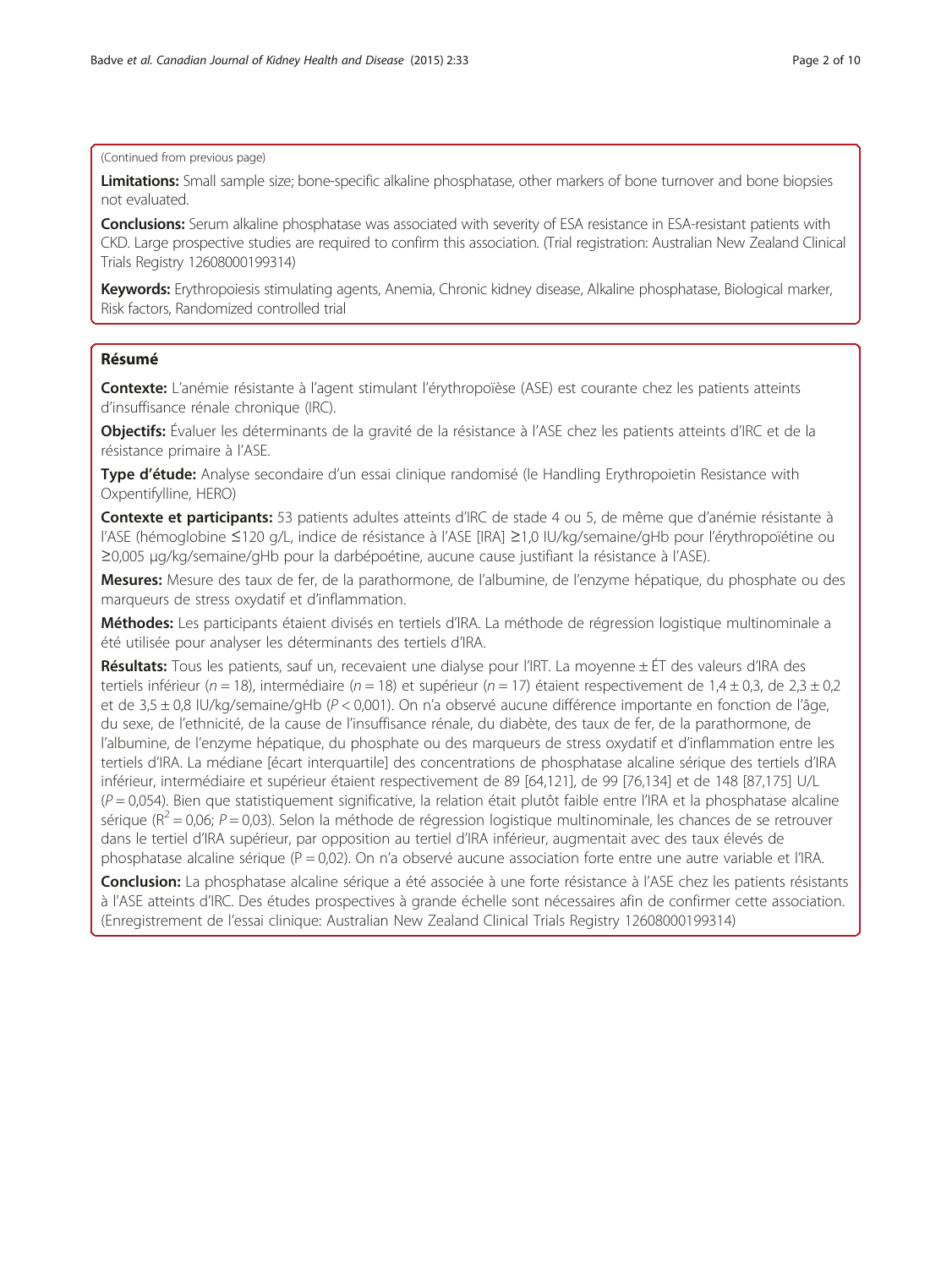# Short section

# What was known before

Increased serum alkaline phosphatase is associated with decreased responsiveness to erythropoiesis stimulating agents in patients with end-stage kidney disease.

## What this study adds

Serum alkaline phosphatase is associated with severity of resistance to erythropoiesis stimulating agents in patients with chronic kidney disease with no identifiable causes for resistance to erythropoiesis stimulating agents.

#### Background

Since the introduction of erythropoiesis stimulating agents (ESA), there have been substantial reductions in the blood transfusion requirements of patients suffering from chronic kidney disease (CKD) [\[1](#page-8-0)]. Unfortunately, 7–14 % of all patients with end-stage kidney disease (ESKD) show a suboptimal hematologic response to ESA (Hb concentration  $\langle 100 \text{ g/L} \rangle$  [\[2](#page-8-0)–[4\]](#page-8-0). There are several known causes of suboptimal response to ESA. These include: female gender; [[5](#page-8-0)–[8\]](#page-8-0) old age; [[7](#page-8-0)] diabetes mellitus; [[9](#page-8-0)] cardiovascular disease; [\[5\]](#page-8-0) lower body mass index; [\[10\]](#page-8-0) malnutrition; [\[5, 7](#page-8-0), [8](#page-8-0), [10, 11](#page-8-0)] inflammation; [\[5](#page-8-0), [9](#page-8-0)–[14](#page-8-0)] deficiencies of iron, [\[7, 8](#page-8-0), [10](#page-8-0), [14, 15\]](#page-8-0) vitamin B12, [\[16\]](#page-8-0) folate [\[17](#page-8-0)] or vitamin D; [\[18](#page-8-0)] hyperphosphatemia; [\[19](#page-8-0)] hyperparathyroidism; [\[13, 15](#page-8-0)] elevated levels of serum alkaline phosphatase; [\[15](#page-8-0)] inadequate dialysis; [\[8\]](#page-8-0) infection; [\[7](#page-8-0), [20, 21\]](#page-8-0) malignancy; [[7](#page-8-0)] use of ACE inhibitors or angiotensin receptor blockers; [[13](#page-8-0), [22](#page-8-0)] presence of a failed kidney transplant; [\[23\]](#page-8-0) and antierythropoietin antibodies [[24](#page-8-0)]. However, after excluding these conditions, a significant proportion of patients exhibit primary ESA-resistant anemia. The incidence and factors responsible for primary resistance to ESA are unknown.

ESA treatment targeting hemoglobin levels above 130 g/L in people with CKD is associated with deleterious [[25](#page-8-0)] or neutral [\[26\]](#page-8-0) impacts on survival and increased risks of stroke, vascular access thrombosis and hypertension without any reduction in cardiovascular events [[25](#page-8-0), [26](#page-8-0)]. However, recently published studies have demonstrated that poor response to ESA treatment, rather than achieved high hemoglobin, is associated with the observed adverse outcomes in CKD [[2, 14, 27](#page-8-0)–[30\]](#page-8-0). Unfortunately, there are no established therapies for primary ESA-resistant anemia [[31](#page-8-0)]. The Handling Erythropoietin Resistance with Oxpentifylline (HERO) trial evaluated the effect of pentoxifylline on erythropoiesis resistance index (ERI) in patients with advanced CKD and primary ESA-hyporesponsive anemia [[32](#page-8-0)]. We conducted a post-hoc analysis of the HERO Study to evaluate the determinants of severity of ESA resistance.

## Methods

Details of the HERO Study protocol and population are described elsewhere [[32](#page-8-0), [33](#page-9-0)]. In brief, the HERO Study

(registration number Australian New Zealand Clinical Trials Registry 12608000199314) was a multi-centre, double-blind, randomized placebo-controlled trial to study the effect of pentoxifylline on ERI. The study was approved by ethics committees at all participating centres. All patients provided written informed consent prior to trial participation and the trial was conducted in accordance with the principles of the International Conference on Harmonisation Good Clinical Practice Guideline.

Between June 2009 and December 2011, the study enrolled 53 adult patients with stages 4 or 5 CKD (receiving dialysis treatment or estimated GFR <30 ml/min/1.73 m<sup>2</sup>) and ESA- resistant anemia on a stable dose of either erythropoietin or darbepoetin for at least 8 weeks. ESA-resistant anemia was defined as hemoglobin concentration ≤120 g/L and ERI ≥1.0 IU/kg/week per g/L for erythropoietin and ≥0.005 μg/kg/week per g/L for darbepoetin. ERI was calculated as weight-adjusted weekly dose of ESA divided by hemoglobin concentration, (expressed as IU/kg/week per g/L). ERI for darbepoetintreated patients was converted to an erythropoietinequivalent value using a dose conversion factor of 200:1.

Patients with an identifiable cause for their ESA hyporesponsiveness (such as iron deficiency, bleeding, inadequate dialysis, parathyroid hormone >100 pmol/L, malignancy or hematologic disorder, major surgery, infection, acute myocardial infarction or malignancy within the last 3 months) were excluded. Participants were randomized in a 1:1 ratio to receive pentoxifylline (Trental®, Sanofi-Aventis, Sydney, Australia) 400 mg daily orally or an identical matching placebo. The randomization was performed by an adaptive allocation algorithm designed to minimize imbalance in treatment groups across three variables: study site; CKD stage (4 or 5) and ESA class (erythropoietin or darbepoetin) using a password-protected web-based system. The follow up period was 4 months, unless a participant experienced a hemoglobin concentration <65 g/L or required a blood transfusion. The primary efficacy outcome was ERI. Secondary outcome variables were hemoglobin concentration, ESA dose, rate of blood transfusions, adverse events, quality of life and cost-effectiveness analysis. Of the 53 participants, plasma samples for four oxidative stress biomarkers (total F2-isoprostanes, protein carbonyls, glutathione peroxidase [GPX] and superoxide dismutase [SOD] activities) were available in 41 participants.

## Statistical analysis

This post-hoc analysis included only the baseline data from the main HERO Study and oxidative stress substudy. Results were expressed as frequencies (percentages) for categorical variables, mean  $\pm$  standard deviation for continuous normally distributed variables and median [interquartile range] for continuous non-normally distributed variables. Participants were divided into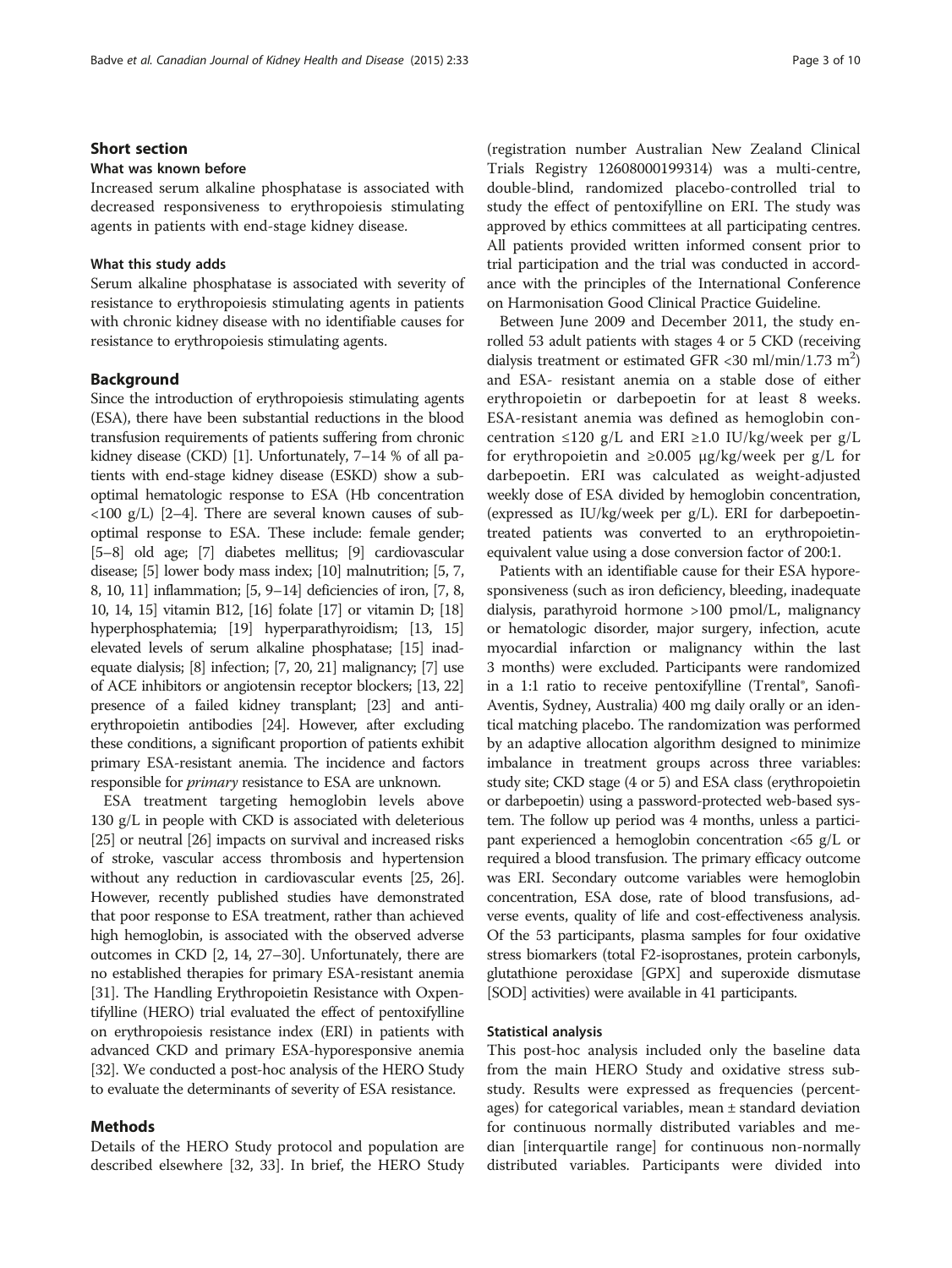<span id="page-3-0"></span>

| Medium<br>High<br>Low<br>18<br>17<br>18<br>$\boldsymbol{\mathsf{n}}$<br>ERI (IU/kg/wk/gHb)<br>$1.4 \pm 0.3$<br>$2.3 \pm 0.2$<br>$3.5\pm0.8$<br>< 0.001<br>ESA dose (IU/kg/wk) <sup>a</sup><br>$362 \pm 79$<br>< 0.001<br>$153 \pm 37$<br>$233 \pm 25$<br>Type of ESA<br>$0.8\,$<br>Erythropoietin<br>11 (61 %)<br>12 (67 %)<br>12 (71 %)<br>7 (39 %)<br>6 (33 %)<br>5 (29 %)<br>Darbepoetin<br>Hemoglobin (g/L)<br>$111 \pm 8$<br>$105 \pm 10$<br>0.05<br>$102 \pm 13$<br>0.5<br>Men<br>10 (56 %)<br>8 (44 %)<br>6 (35 %)<br>Age (years)<br>$67.7 \pm 13$<br>$60.5 \pm 15.5$<br>0.2<br>$58.4 \pm 17.6$<br>Ethnicity<br>0.4<br>Caucasian<br>14 (78 %)<br>14 (78 %)<br>15 (88 %)<br>Aboriginal or Torres Strait Islander<br>1(6%<br>$\mathsf{O}\xspace$<br>0<br>$\mathbf 0$<br>Maori/Pacific Islander<br>1(6%)<br>$\mathbf 0$<br>3 (17 %)<br>2 (11 %)<br>$\mathbf 0$<br>Asian<br>Other<br>1(6%<br>$\mathsf{O}\xspace$<br>2 (12 %)<br>Cause of kidney diseaseb<br>0.9<br><b>Diabetes</b><br>8 (44 %)<br>8 (47 %)<br>5 (29 %)<br>Glomerulonephritis<br>2 (11 %)<br>1(6%<br>4 (24 %)<br>$\mathbf 0$<br>$\mathbf 0$<br>Analgesic nephropathy<br>1(6%<br>Polycystic kidney disease<br>1(6%<br>1(6%<br>1(6%<br>Reflux nephropathy<br>1(6%<br>1(6%)<br>1(6%)<br>$\mathbf 0$<br>Renovascular disease<br>1(6%)<br>1(6%<br>6(33)<br>Others<br>4 (24 %)<br>5 (29 %)<br>Type of dialysisb<br>0.4<br>Hemodialysis<br>17 (94 %)<br>17 (100 %)<br>16 (94 %)<br>$\mathbf 0$<br>Peritoneal dialysis<br>1(6%<br>$\mathsf{O}\xspace$<br>Pre-dialysis<br>0<br>1(6%)<br>$\mathbf 0$<br>Diabetes mellitus <sup>c</sup><br>10 (67 %)<br>9 (82 %)<br>0.2<br>6 (46 %)<br>Ischemic heart disease <sup>c</sup><br>7 (47 %)<br>7 (54 %)<br>0.7<br>4 (36 %)<br>Congestive heart failure <sup>c</sup><br>1(9%<br>5 (38 %)<br>2 (13 %)<br>0.1<br>Cerebrovascular disease <sup>c</sup><br>$\mathsf{O}\xspace$<br>1(7%)<br>3 (23 %)<br>0.2<br>Peripheral vascular disease <sup>c</sup><br>2 (13 %)<br>4 (36 %)<br>4 (31 %)<br>0.4<br>Smoking statusb<br>0.3<br>Never<br>9 (50 %)<br>9 (53 %)<br>5 (29 %)<br>Former<br>8 (44 %)<br>11 (65 %)<br>5 (29 %)<br>Current<br>1(6%<br>1(6%<br>3 (18 %)<br>Body mass index (kg/m <sup>2</sup> )<br>0.7<br>$28.6 \pm 4.8$<br>$30.4 \pm 7.4$<br>$29.2 \pm 7.6$<br>Body mass index category<br>0.3<br>Underweight (<18.5 kg/m <sup>2</sup> )<br>$\mathbf 0$<br>0<br>0<br>Healthy weight (18.5 - 24.9 kg/m <sup>2</sup> )<br>5 (28 %)<br>6 (35 %)<br>4 (22 %)<br>Overweight $(25 - 29.9 \text{ kg/m}^2)$<br>9(50%<br>6 (33 %)<br>3 (18 %)<br>Obese ( $>$ 30 kg/m <sup>2</sup> )<br>4 (22 %)<br>8 (44 %)<br>8 (47 %)<br>Hematocrit (%)<br>0.7<br>$34 \pm 3$<br>$32 \pm 5$<br>$32 \pm 3$ | Variable | ERI tertile |  |  | $\,P$ |
|----------------------------------------------------------------------------------------------------------------------------------------------------------------------------------------------------------------------------------------------------------------------------------------------------------------------------------------------------------------------------------------------------------------------------------------------------------------------------------------------------------------------------------------------------------------------------------------------------------------------------------------------------------------------------------------------------------------------------------------------------------------------------------------------------------------------------------------------------------------------------------------------------------------------------------------------------------------------------------------------------------------------------------------------------------------------------------------------------------------------------------------------------------------------------------------------------------------------------------------------------------------------------------------------------------------------------------------------------------------------------------------------------------------------------------------------------------------------------------------------------------------------------------------------------------------------------------------------------------------------------------------------------------------------------------------------------------------------------------------------------------------------------------------------------------------------------------------------------------------------------------------------------------------------------------------------------------------------------------------------------------------------------------------------------------------------------------------------------------------------------------------------------------------------------------------------------------------------------------------------------------------------------------------------------------------------------------------------------------------------------------------------------------------------------------------------------------------------------------------------------------------------------------------------------------------------------------------------------------------------------------------------------------------------------------------|----------|-------------|--|--|-------|
|                                                                                                                                                                                                                                                                                                                                                                                                                                                                                                                                                                                                                                                                                                                                                                                                                                                                                                                                                                                                                                                                                                                                                                                                                                                                                                                                                                                                                                                                                                                                                                                                                                                                                                                                                                                                                                                                                                                                                                                                                                                                                                                                                                                                                                                                                                                                                                                                                                                                                                                                                                                                                                                                                        |          |             |  |  |       |
|                                                                                                                                                                                                                                                                                                                                                                                                                                                                                                                                                                                                                                                                                                                                                                                                                                                                                                                                                                                                                                                                                                                                                                                                                                                                                                                                                                                                                                                                                                                                                                                                                                                                                                                                                                                                                                                                                                                                                                                                                                                                                                                                                                                                                                                                                                                                                                                                                                                                                                                                                                                                                                                                                        |          |             |  |  |       |
|                                                                                                                                                                                                                                                                                                                                                                                                                                                                                                                                                                                                                                                                                                                                                                                                                                                                                                                                                                                                                                                                                                                                                                                                                                                                                                                                                                                                                                                                                                                                                                                                                                                                                                                                                                                                                                                                                                                                                                                                                                                                                                                                                                                                                                                                                                                                                                                                                                                                                                                                                                                                                                                                                        |          |             |  |  |       |
|                                                                                                                                                                                                                                                                                                                                                                                                                                                                                                                                                                                                                                                                                                                                                                                                                                                                                                                                                                                                                                                                                                                                                                                                                                                                                                                                                                                                                                                                                                                                                                                                                                                                                                                                                                                                                                                                                                                                                                                                                                                                                                                                                                                                                                                                                                                                                                                                                                                                                                                                                                                                                                                                                        |          |             |  |  |       |
|                                                                                                                                                                                                                                                                                                                                                                                                                                                                                                                                                                                                                                                                                                                                                                                                                                                                                                                                                                                                                                                                                                                                                                                                                                                                                                                                                                                                                                                                                                                                                                                                                                                                                                                                                                                                                                                                                                                                                                                                                                                                                                                                                                                                                                                                                                                                                                                                                                                                                                                                                                                                                                                                                        |          |             |  |  |       |
|                                                                                                                                                                                                                                                                                                                                                                                                                                                                                                                                                                                                                                                                                                                                                                                                                                                                                                                                                                                                                                                                                                                                                                                                                                                                                                                                                                                                                                                                                                                                                                                                                                                                                                                                                                                                                                                                                                                                                                                                                                                                                                                                                                                                                                                                                                                                                                                                                                                                                                                                                                                                                                                                                        |          |             |  |  |       |
|                                                                                                                                                                                                                                                                                                                                                                                                                                                                                                                                                                                                                                                                                                                                                                                                                                                                                                                                                                                                                                                                                                                                                                                                                                                                                                                                                                                                                                                                                                                                                                                                                                                                                                                                                                                                                                                                                                                                                                                                                                                                                                                                                                                                                                                                                                                                                                                                                                                                                                                                                                                                                                                                                        |          |             |  |  |       |
|                                                                                                                                                                                                                                                                                                                                                                                                                                                                                                                                                                                                                                                                                                                                                                                                                                                                                                                                                                                                                                                                                                                                                                                                                                                                                                                                                                                                                                                                                                                                                                                                                                                                                                                                                                                                                                                                                                                                                                                                                                                                                                                                                                                                                                                                                                                                                                                                                                                                                                                                                                                                                                                                                        |          |             |  |  |       |
|                                                                                                                                                                                                                                                                                                                                                                                                                                                                                                                                                                                                                                                                                                                                                                                                                                                                                                                                                                                                                                                                                                                                                                                                                                                                                                                                                                                                                                                                                                                                                                                                                                                                                                                                                                                                                                                                                                                                                                                                                                                                                                                                                                                                                                                                                                                                                                                                                                                                                                                                                                                                                                                                                        |          |             |  |  |       |
|                                                                                                                                                                                                                                                                                                                                                                                                                                                                                                                                                                                                                                                                                                                                                                                                                                                                                                                                                                                                                                                                                                                                                                                                                                                                                                                                                                                                                                                                                                                                                                                                                                                                                                                                                                                                                                                                                                                                                                                                                                                                                                                                                                                                                                                                                                                                                                                                                                                                                                                                                                                                                                                                                        |          |             |  |  |       |
|                                                                                                                                                                                                                                                                                                                                                                                                                                                                                                                                                                                                                                                                                                                                                                                                                                                                                                                                                                                                                                                                                                                                                                                                                                                                                                                                                                                                                                                                                                                                                                                                                                                                                                                                                                                                                                                                                                                                                                                                                                                                                                                                                                                                                                                                                                                                                                                                                                                                                                                                                                                                                                                                                        |          |             |  |  |       |
|                                                                                                                                                                                                                                                                                                                                                                                                                                                                                                                                                                                                                                                                                                                                                                                                                                                                                                                                                                                                                                                                                                                                                                                                                                                                                                                                                                                                                                                                                                                                                                                                                                                                                                                                                                                                                                                                                                                                                                                                                                                                                                                                                                                                                                                                                                                                                                                                                                                                                                                                                                                                                                                                                        |          |             |  |  |       |
|                                                                                                                                                                                                                                                                                                                                                                                                                                                                                                                                                                                                                                                                                                                                                                                                                                                                                                                                                                                                                                                                                                                                                                                                                                                                                                                                                                                                                                                                                                                                                                                                                                                                                                                                                                                                                                                                                                                                                                                                                                                                                                                                                                                                                                                                                                                                                                                                                                                                                                                                                                                                                                                                                        |          |             |  |  |       |
|                                                                                                                                                                                                                                                                                                                                                                                                                                                                                                                                                                                                                                                                                                                                                                                                                                                                                                                                                                                                                                                                                                                                                                                                                                                                                                                                                                                                                                                                                                                                                                                                                                                                                                                                                                                                                                                                                                                                                                                                                                                                                                                                                                                                                                                                                                                                                                                                                                                                                                                                                                                                                                                                                        |          |             |  |  |       |
|                                                                                                                                                                                                                                                                                                                                                                                                                                                                                                                                                                                                                                                                                                                                                                                                                                                                                                                                                                                                                                                                                                                                                                                                                                                                                                                                                                                                                                                                                                                                                                                                                                                                                                                                                                                                                                                                                                                                                                                                                                                                                                                                                                                                                                                                                                                                                                                                                                                                                                                                                                                                                                                                                        |          |             |  |  |       |
|                                                                                                                                                                                                                                                                                                                                                                                                                                                                                                                                                                                                                                                                                                                                                                                                                                                                                                                                                                                                                                                                                                                                                                                                                                                                                                                                                                                                                                                                                                                                                                                                                                                                                                                                                                                                                                                                                                                                                                                                                                                                                                                                                                                                                                                                                                                                                                                                                                                                                                                                                                                                                                                                                        |          |             |  |  |       |
|                                                                                                                                                                                                                                                                                                                                                                                                                                                                                                                                                                                                                                                                                                                                                                                                                                                                                                                                                                                                                                                                                                                                                                                                                                                                                                                                                                                                                                                                                                                                                                                                                                                                                                                                                                                                                                                                                                                                                                                                                                                                                                                                                                                                                                                                                                                                                                                                                                                                                                                                                                                                                                                                                        |          |             |  |  |       |
|                                                                                                                                                                                                                                                                                                                                                                                                                                                                                                                                                                                                                                                                                                                                                                                                                                                                                                                                                                                                                                                                                                                                                                                                                                                                                                                                                                                                                                                                                                                                                                                                                                                                                                                                                                                                                                                                                                                                                                                                                                                                                                                                                                                                                                                                                                                                                                                                                                                                                                                                                                                                                                                                                        |          |             |  |  |       |
|                                                                                                                                                                                                                                                                                                                                                                                                                                                                                                                                                                                                                                                                                                                                                                                                                                                                                                                                                                                                                                                                                                                                                                                                                                                                                                                                                                                                                                                                                                                                                                                                                                                                                                                                                                                                                                                                                                                                                                                                                                                                                                                                                                                                                                                                                                                                                                                                                                                                                                                                                                                                                                                                                        |          |             |  |  |       |
|                                                                                                                                                                                                                                                                                                                                                                                                                                                                                                                                                                                                                                                                                                                                                                                                                                                                                                                                                                                                                                                                                                                                                                                                                                                                                                                                                                                                                                                                                                                                                                                                                                                                                                                                                                                                                                                                                                                                                                                                                                                                                                                                                                                                                                                                                                                                                                                                                                                                                                                                                                                                                                                                                        |          |             |  |  |       |
|                                                                                                                                                                                                                                                                                                                                                                                                                                                                                                                                                                                                                                                                                                                                                                                                                                                                                                                                                                                                                                                                                                                                                                                                                                                                                                                                                                                                                                                                                                                                                                                                                                                                                                                                                                                                                                                                                                                                                                                                                                                                                                                                                                                                                                                                                                                                                                                                                                                                                                                                                                                                                                                                                        |          |             |  |  |       |
|                                                                                                                                                                                                                                                                                                                                                                                                                                                                                                                                                                                                                                                                                                                                                                                                                                                                                                                                                                                                                                                                                                                                                                                                                                                                                                                                                                                                                                                                                                                                                                                                                                                                                                                                                                                                                                                                                                                                                                                                                                                                                                                                                                                                                                                                                                                                                                                                                                                                                                                                                                                                                                                                                        |          |             |  |  |       |
|                                                                                                                                                                                                                                                                                                                                                                                                                                                                                                                                                                                                                                                                                                                                                                                                                                                                                                                                                                                                                                                                                                                                                                                                                                                                                                                                                                                                                                                                                                                                                                                                                                                                                                                                                                                                                                                                                                                                                                                                                                                                                                                                                                                                                                                                                                                                                                                                                                                                                                                                                                                                                                                                                        |          |             |  |  |       |
|                                                                                                                                                                                                                                                                                                                                                                                                                                                                                                                                                                                                                                                                                                                                                                                                                                                                                                                                                                                                                                                                                                                                                                                                                                                                                                                                                                                                                                                                                                                                                                                                                                                                                                                                                                                                                                                                                                                                                                                                                                                                                                                                                                                                                                                                                                                                                                                                                                                                                                                                                                                                                                                                                        |          |             |  |  |       |
|                                                                                                                                                                                                                                                                                                                                                                                                                                                                                                                                                                                                                                                                                                                                                                                                                                                                                                                                                                                                                                                                                                                                                                                                                                                                                                                                                                                                                                                                                                                                                                                                                                                                                                                                                                                                                                                                                                                                                                                                                                                                                                                                                                                                                                                                                                                                                                                                                                                                                                                                                                                                                                                                                        |          |             |  |  |       |
|                                                                                                                                                                                                                                                                                                                                                                                                                                                                                                                                                                                                                                                                                                                                                                                                                                                                                                                                                                                                                                                                                                                                                                                                                                                                                                                                                                                                                                                                                                                                                                                                                                                                                                                                                                                                                                                                                                                                                                                                                                                                                                                                                                                                                                                                                                                                                                                                                                                                                                                                                                                                                                                                                        |          |             |  |  |       |
|                                                                                                                                                                                                                                                                                                                                                                                                                                                                                                                                                                                                                                                                                                                                                                                                                                                                                                                                                                                                                                                                                                                                                                                                                                                                                                                                                                                                                                                                                                                                                                                                                                                                                                                                                                                                                                                                                                                                                                                                                                                                                                                                                                                                                                                                                                                                                                                                                                                                                                                                                                                                                                                                                        |          |             |  |  |       |
|                                                                                                                                                                                                                                                                                                                                                                                                                                                                                                                                                                                                                                                                                                                                                                                                                                                                                                                                                                                                                                                                                                                                                                                                                                                                                                                                                                                                                                                                                                                                                                                                                                                                                                                                                                                                                                                                                                                                                                                                                                                                                                                                                                                                                                                                                                                                                                                                                                                                                                                                                                                                                                                                                        |          |             |  |  |       |
|                                                                                                                                                                                                                                                                                                                                                                                                                                                                                                                                                                                                                                                                                                                                                                                                                                                                                                                                                                                                                                                                                                                                                                                                                                                                                                                                                                                                                                                                                                                                                                                                                                                                                                                                                                                                                                                                                                                                                                                                                                                                                                                                                                                                                                                                                                                                                                                                                                                                                                                                                                                                                                                                                        |          |             |  |  |       |
|                                                                                                                                                                                                                                                                                                                                                                                                                                                                                                                                                                                                                                                                                                                                                                                                                                                                                                                                                                                                                                                                                                                                                                                                                                                                                                                                                                                                                                                                                                                                                                                                                                                                                                                                                                                                                                                                                                                                                                                                                                                                                                                                                                                                                                                                                                                                                                                                                                                                                                                                                                                                                                                                                        |          |             |  |  |       |
|                                                                                                                                                                                                                                                                                                                                                                                                                                                                                                                                                                                                                                                                                                                                                                                                                                                                                                                                                                                                                                                                                                                                                                                                                                                                                                                                                                                                                                                                                                                                                                                                                                                                                                                                                                                                                                                                                                                                                                                                                                                                                                                                                                                                                                                                                                                                                                                                                                                                                                                                                                                                                                                                                        |          |             |  |  |       |
|                                                                                                                                                                                                                                                                                                                                                                                                                                                                                                                                                                                                                                                                                                                                                                                                                                                                                                                                                                                                                                                                                                                                                                                                                                                                                                                                                                                                                                                                                                                                                                                                                                                                                                                                                                                                                                                                                                                                                                                                                                                                                                                                                                                                                                                                                                                                                                                                                                                                                                                                                                                                                                                                                        |          |             |  |  |       |
|                                                                                                                                                                                                                                                                                                                                                                                                                                                                                                                                                                                                                                                                                                                                                                                                                                                                                                                                                                                                                                                                                                                                                                                                                                                                                                                                                                                                                                                                                                                                                                                                                                                                                                                                                                                                                                                                                                                                                                                                                                                                                                                                                                                                                                                                                                                                                                                                                                                                                                                                                                                                                                                                                        |          |             |  |  |       |
|                                                                                                                                                                                                                                                                                                                                                                                                                                                                                                                                                                                                                                                                                                                                                                                                                                                                                                                                                                                                                                                                                                                                                                                                                                                                                                                                                                                                                                                                                                                                                                                                                                                                                                                                                                                                                                                                                                                                                                                                                                                                                                                                                                                                                                                                                                                                                                                                                                                                                                                                                                                                                                                                                        |          |             |  |  |       |
|                                                                                                                                                                                                                                                                                                                                                                                                                                                                                                                                                                                                                                                                                                                                                                                                                                                                                                                                                                                                                                                                                                                                                                                                                                                                                                                                                                                                                                                                                                                                                                                                                                                                                                                                                                                                                                                                                                                                                                                                                                                                                                                                                                                                                                                                                                                                                                                                                                                                                                                                                                                                                                                                                        |          |             |  |  |       |
|                                                                                                                                                                                                                                                                                                                                                                                                                                                                                                                                                                                                                                                                                                                                                                                                                                                                                                                                                                                                                                                                                                                                                                                                                                                                                                                                                                                                                                                                                                                                                                                                                                                                                                                                                                                                                                                                                                                                                                                                                                                                                                                                                                                                                                                                                                                                                                                                                                                                                                                                                                                                                                                                                        |          |             |  |  |       |
|                                                                                                                                                                                                                                                                                                                                                                                                                                                                                                                                                                                                                                                                                                                                                                                                                                                                                                                                                                                                                                                                                                                                                                                                                                                                                                                                                                                                                                                                                                                                                                                                                                                                                                                                                                                                                                                                                                                                                                                                                                                                                                                                                                                                                                                                                                                                                                                                                                                                                                                                                                                                                                                                                        |          |             |  |  |       |
|                                                                                                                                                                                                                                                                                                                                                                                                                                                                                                                                                                                                                                                                                                                                                                                                                                                                                                                                                                                                                                                                                                                                                                                                                                                                                                                                                                                                                                                                                                                                                                                                                                                                                                                                                                                                                                                                                                                                                                                                                                                                                                                                                                                                                                                                                                                                                                                                                                                                                                                                                                                                                                                                                        |          |             |  |  |       |
|                                                                                                                                                                                                                                                                                                                                                                                                                                                                                                                                                                                                                                                                                                                                                                                                                                                                                                                                                                                                                                                                                                                                                                                                                                                                                                                                                                                                                                                                                                                                                                                                                                                                                                                                                                                                                                                                                                                                                                                                                                                                                                                                                                                                                                                                                                                                                                                                                                                                                                                                                                                                                                                                                        |          |             |  |  |       |
|                                                                                                                                                                                                                                                                                                                                                                                                                                                                                                                                                                                                                                                                                                                                                                                                                                                                                                                                                                                                                                                                                                                                                                                                                                                                                                                                                                                                                                                                                                                                                                                                                                                                                                                                                                                                                                                                                                                                                                                                                                                                                                                                                                                                                                                                                                                                                                                                                                                                                                                                                                                                                                                                                        |          |             |  |  |       |
|                                                                                                                                                                                                                                                                                                                                                                                                                                                                                                                                                                                                                                                                                                                                                                                                                                                                                                                                                                                                                                                                                                                                                                                                                                                                                                                                                                                                                                                                                                                                                                                                                                                                                                                                                                                                                                                                                                                                                                                                                                                                                                                                                                                                                                                                                                                                                                                                                                                                                                                                                                                                                                                                                        |          |             |  |  |       |
|                                                                                                                                                                                                                                                                                                                                                                                                                                                                                                                                                                                                                                                                                                                                                                                                                                                                                                                                                                                                                                                                                                                                                                                                                                                                                                                                                                                                                                                                                                                                                                                                                                                                                                                                                                                                                                                                                                                                                                                                                                                                                                                                                                                                                                                                                                                                                                                                                                                                                                                                                                                                                                                                                        |          |             |  |  |       |
|                                                                                                                                                                                                                                                                                                                                                                                                                                                                                                                                                                                                                                                                                                                                                                                                                                                                                                                                                                                                                                                                                                                                                                                                                                                                                                                                                                                                                                                                                                                                                                                                                                                                                                                                                                                                                                                                                                                                                                                                                                                                                                                                                                                                                                                                                                                                                                                                                                                                                                                                                                                                                                                                                        |          |             |  |  |       |
|                                                                                                                                                                                                                                                                                                                                                                                                                                                                                                                                                                                                                                                                                                                                                                                                                                                                                                                                                                                                                                                                                                                                                                                                                                                                                                                                                                                                                                                                                                                                                                                                                                                                                                                                                                                                                                                                                                                                                                                                                                                                                                                                                                                                                                                                                                                                                                                                                                                                                                                                                                                                                                                                                        |          |             |  |  |       |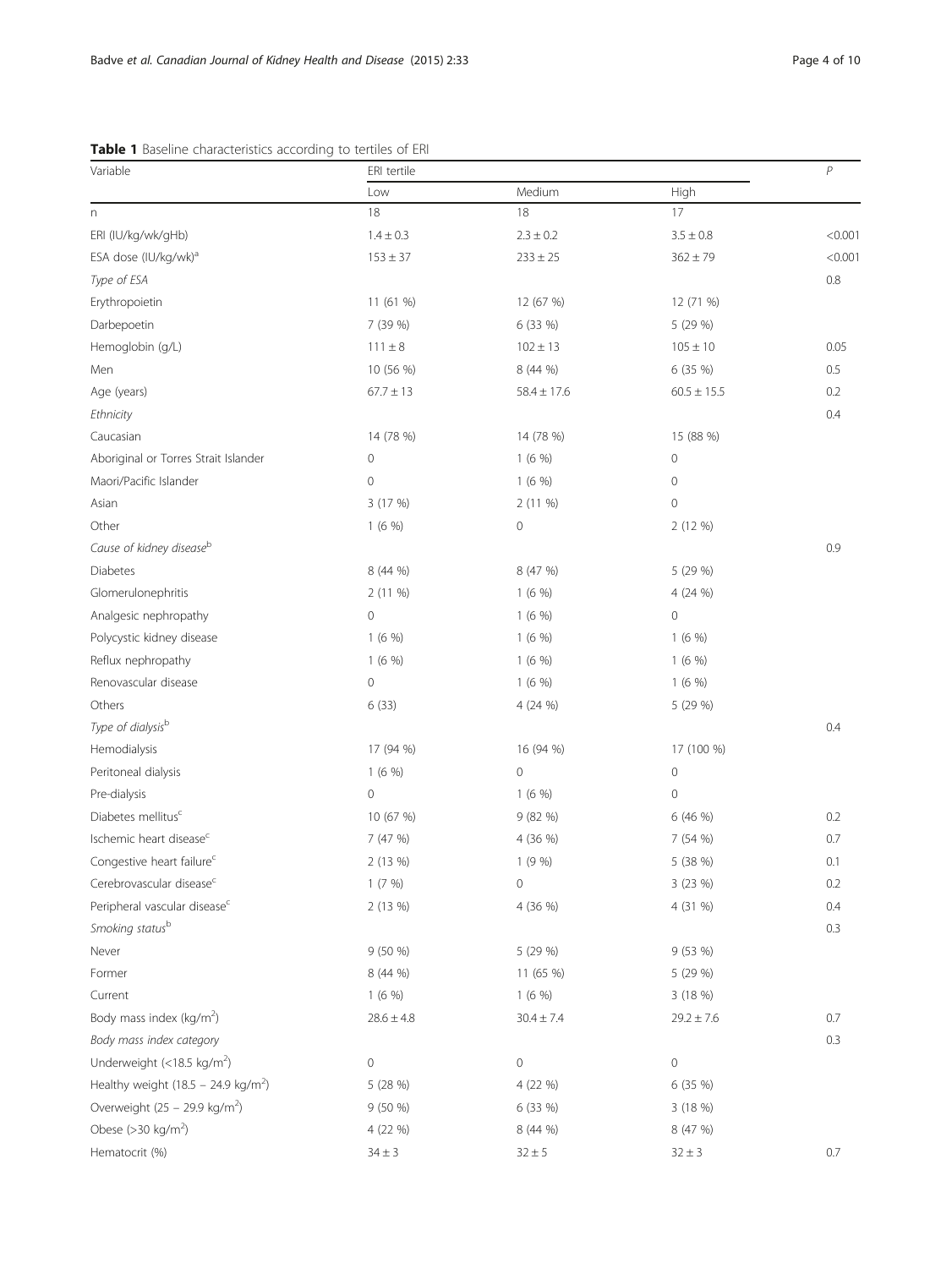| Mean cellular volume (fL)                     | $94.4 \pm 7.8$     | $95.3 \pm 6.6$    | $94.3 \pm 5.9$      | 0.9   |
|-----------------------------------------------|--------------------|-------------------|---------------------|-------|
| Reticulocyte count (10 <sup>9</sup> /L)       | $57 \pm 21$        | $74 \pm 38$       | $64 \pm 31$         | 0.3   |
| Total white cell count (x $10^9$ per L)       | $6.8 \pm 2$        | $6.4 \pm 2.1$     | $6.6 \pm 1.5$       | 0.9   |
| Platelet count (x $10^9$ per L) <sup>d</sup>  | 207 [164, 286]     | 188 [167, 207]    | 197 [164, 274]      | 0.8   |
| Ferritin (µg/L) <sup>d</sup>                  | 413 [241, 958]     | 527 [298, 647]    | 487 [315, 594]      | 0.9   |
| Transferrin saturation (%) <sup>d</sup>       | 26 [20, 30]        | 22 [17, 30]       | 23 [22, 29]         | 0.6   |
| Serum bicarbonate (mmol/L)                    | $23.3 \pm 4$       | $22.6 \pm 3$      | $23.6 \pm 3$        | 0.6   |
| Albumin (q/L)                                 | $36 \pm 4$         | $35 \pm 4$        | $35 \pm 5$          | 0.7   |
| Serum alkaline phosphatase (U/L) <sup>d</sup> | 89 [64, 121]       | 99 [76, 134]      | 148 [87, 175]       | 0.054 |
| Gamma-glutamyltransferase (U/L) <sup>d</sup>  | 23 [16, 40]        | 25 [17, 60]       | 32 [21, 57]         | 0.4   |
| Alanine transaminase (U/L) <sup>d</sup>       | 16 [11, 19]        | 15 [9, 22]        | 10 [8, 19]          | 0.2   |
| Aspartate transaminase (U/L) <sup>d</sup>     | 18 [13, 22]        | 17 [12, 23]       | 14 [10, 17]         | 0.3   |
| Lactate dehydrogenase (U/L)                   | $224 \pm 57$       | $224 \pm 85$      | $265 \pm 63$        | 0.2   |
| Albumin-corrected calcium (mmol/L)            | $2.3 \pm 0.2$      | $2.3 \pm 0.1$     | $2.2 \pm 0.2$       | 0.2   |
| Phosphate (mmol/L) <sup>e</sup>               | $1.7 \pm 0.5$      | $1.7 \pm 0.5$     | $1.7 \pm 0.5$       | 0.9   |
| Parathyroid hormone (pmol/L) <sup>d,f</sup>   | 17 [9, 35]         | 33 [17, 42]       | 32 [16, 65]         | 0.2   |
| C-reactive protein (mg/L)                     | 3[2, 21]           | 12 [4, 28]        | 15 [7, 31]          | 0.06  |
| Oxidative stress substudy                     |                    |                   |                     |       |
| n.                                            | 14                 | 13                | 14                  |       |
| Total F2-isoprostanes (pg/mL) <sup>d</sup>    | 133 [87, 213]      | 143 [128, 200]    | 112 [67, 173]       | 0.3   |
| Glutathione peroxidise activity (U/L)         | 177(13)            | 181 (10)          | 174 (14)            | 0.4   |
| Superoxide dismutase activity (U/mL)d,f       | 1.97 [1.41, 2.6]   | 2.01 [1.32, 2.44] | 2.22 [1.71, 2.71]   | 0.7   |
| Protein carbonyls (nmol/mg) <sup>d</sup>      | $0.56$ [0.46, 0.6] | 0.55 [0.46, 0.74] | $0.55$ [0.51, 0.69] | 0.9   |
|                                               |                    |                   |                     |       |

<span id="page-4-0"></span>Table 1 Baseline characteristics according to tertiles of ERI (Continued)

<sup>a</sup>Patients on darbepoetin were converted to an erythropoietin-equivalent dose using a conversion factor of 200:1

<sup>b</sup>1 missing data from medium ERI tertile

Missing data- 3, 7 and 4 values missing from low, medium and high ERI tertiles, respectively

<sup>d</sup>Median [IQR]

<sup>e</sup>to convert phosphate level from mmol/L to mg/dL multiply by 3.1

f to convert parathyroid level from pmol/L to pg/mL multiply by 9.4

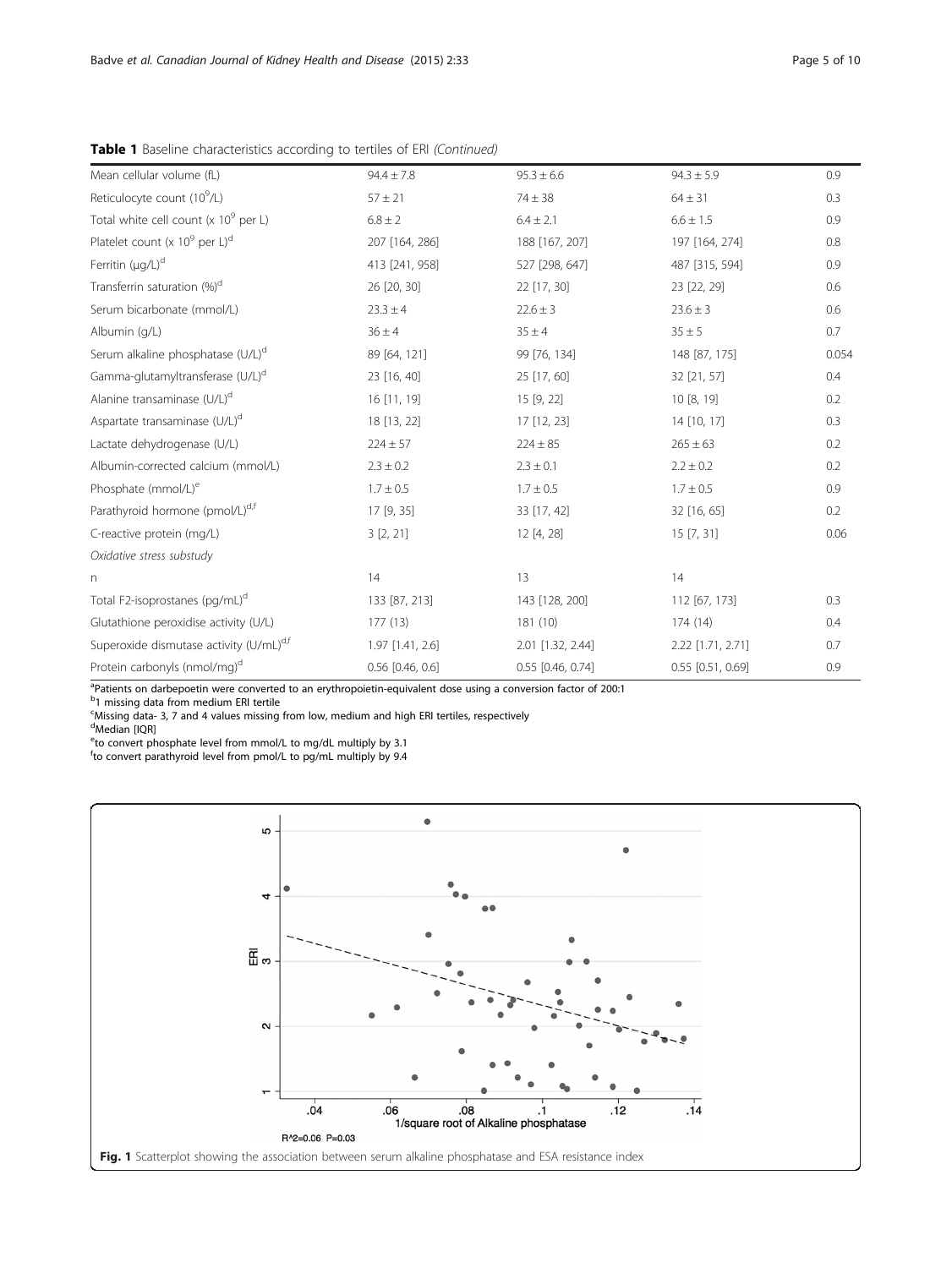tertiles of ERI (low, medium and high ERI). Differences between groups of patients were analysed by  $\chi^2$  test for categorical data; one-way analysis of variance for continuous variables if data were normally distributed and Kruskal–Wallis test for non-normally distributed data. Simple linear regression was used to analyze the association between ERI and other variables. Non-normally distributed variables were appropriately transformed to improve normality of distribution. Associations between ERI and the following variables were analysed in linear regression models: gender, ethnicity, diabetes mellitus, cause of kidney disease, smoking status, ischemic heart disease, congestive heart failure, and body mass index category, age, reticulocyte count, total white cell count, ferritin, transferrin saturation, albumin, alkaline phosphatase, gamma-glutamyltransferase, alanine transaminase, aspartate transaminase, lactate dehydrogenase, albumin-corrected calcium, phosphate, parathyroid hormone, C-reactive protein, total F2-isoprostanes, protein carbonyls, GPX and SOD activities. Predictors of high ERI tertile versus low and medium ERI tertiles were determined by univariate multinomial logistic regression models. The same above mentioned variables were used in these models. Analysis was conducted using Stata/SE (version 11.2, Stata Corp., College Station, TX, USA).

## Results

## Patient characteristics

Baseline characteristics of the study population according to ERI tertiles are described in Table [1](#page-3-0). The mean ERI values in the low, medium and high ERI tertiles were  $1.4 \pm 0.3$ ,  $2.3 \pm 0.2$  and  $3.5 \pm 0.8$  IU/kg/week/gHb, respectively. Increasing ERI was associated with both higher ESA dose and lower hemoglobin level (Table [1](#page-3-0)). Serum alkaline phosphatase concentrations also increased with increasing ERI. Median [IQR] serum alkaline phosphatase levels in the low, medium and high ERI tertiles were 89 [64, 121], 99 [76, 134] and 148 [87, 175] U/L, respectively ( $P = 0.054$ , Table [1\)](#page-3-0). There were no statistically significant differences observed between the ERI tertiles with respect to age, gender, ethnic origin, cause of kidney disease, smoking status, dialysis modality, comorbidities, body mass index, other laboratory values or oxidative stress markers (Table [1\)](#page-3-0).

## Determinants of ESA resistance index

Using simple linear regression, there was a weak but statistically significant association between ERI and alkaline phosphatase  $(R^2 = 0.06, P = 0.03)$  (Fig. [1](#page-4-0)). On multinomial logistic regression, the risk of being in the high ERI tertile relative to the low ERI tertile increased with increasing alkaline phosphatase levels  $(P = 0.02)$ . No other variables were significantly associated with ERI on univariate analysis (Tables 2 and [3](#page-6-0)).

Table 2 Associations between participant characteristics and ERI by simple linear regression

| Variable                                     | $R^2$    | $P$ value |
|----------------------------------------------|----------|-----------|
| Women (Reference men)                        | $-0.02$  | 0.8       |
| Non-Caucasians (Reference Caucasians)        | $-0.02$  | 0.7       |
| Diabetes mellitus (Reference non-diabetics)  | 0.01     | 0.2       |
| Cause of kidney disease                      | $-0.03$  | 0.6       |
| Smoking status                               | $-0.02$  | 0.6       |
| Body mass index                              | 0.02     | 0.2       |
| Ischemic heart disease                       | $-0.01$  | 0.4       |
| Congestive heart failure                     | 0.02     | 0.2       |
| Age                                          | 0.01     | 0.2       |
| Reticulocyte count                           | $-0.01$  | 0.6       |
| Total white cell count                       | $-0.02$  | 0.8       |
| Ferritin <sup>a</sup>                        | $-0.01$  | 0.5       |
| Transferrin saturation <sup>b</sup>          | $-0.01$  | 0.6       |
| Albumin                                      | 0.001    | 0.3       |
| Alkaline phosphatase <sup>c</sup>            | 0.06     | 0.03      |
| Gamma-glutamyltransferase <sup>b</sup>       | 0.01     | 0.2       |
| Alanine transaminase <sup>c</sup>            | 0.02     | 0.1       |
| Aspartate transaminase <sup>c</sup>          | 0.04     | 0.09      |
| Lactate dehydrogenase <sup>b</sup>           | 0.07     | 0.05      |
| Albumin-corrected calcium                    | 0.05     | 0.06      |
| Phosphate                                    | $-0.02$  | 0.9       |
| Parathyroid hormone <sup>a</sup>             | 0.04     | 0.09      |
| C-reactive protein                           | 0.03     | 0.09      |
| Total F2-isoprostanes <sup>b</sup>           | $-0.01$  | 0.5       |
| Glutathione peroxidise activity <sup>d</sup> | $-0.004$ | 0.9       |
| Superoxide dismutase activity <sup>e</sup>   | $-0.01$  | 0.5       |
| Protein carbonyls <sup>e</sup>               | $-0.03$  | 0.9       |

The following non-normally distributed variables were transformed to normality of distribution:

<sup>a</sup>square root

b log-transformed

<sup>c</sup>reciprocal of square root

d power of 3

ereciprocal

### **Discussion**

This secondary analysis of the HERO Study showed that serum alkaline phosphatase was associated with severity of ESA resistance in a selected group of patients with advanced CKD who did not have any identifiable cause of ESA-resistant anemia. No other factors were found to be associated with severity of ESA resistance.

In a study involving 38,328 ESKD patients receiving hemodialysis, Kalantar-Zadeh and colleagues reported a positive association between serum alkaline phosphatase level and ESA hyporesponsiveness [\[15\]](#page-8-0). Importantly, this association persisted even after adjusting for other known causes of anemia, such as older age, gender, diabetes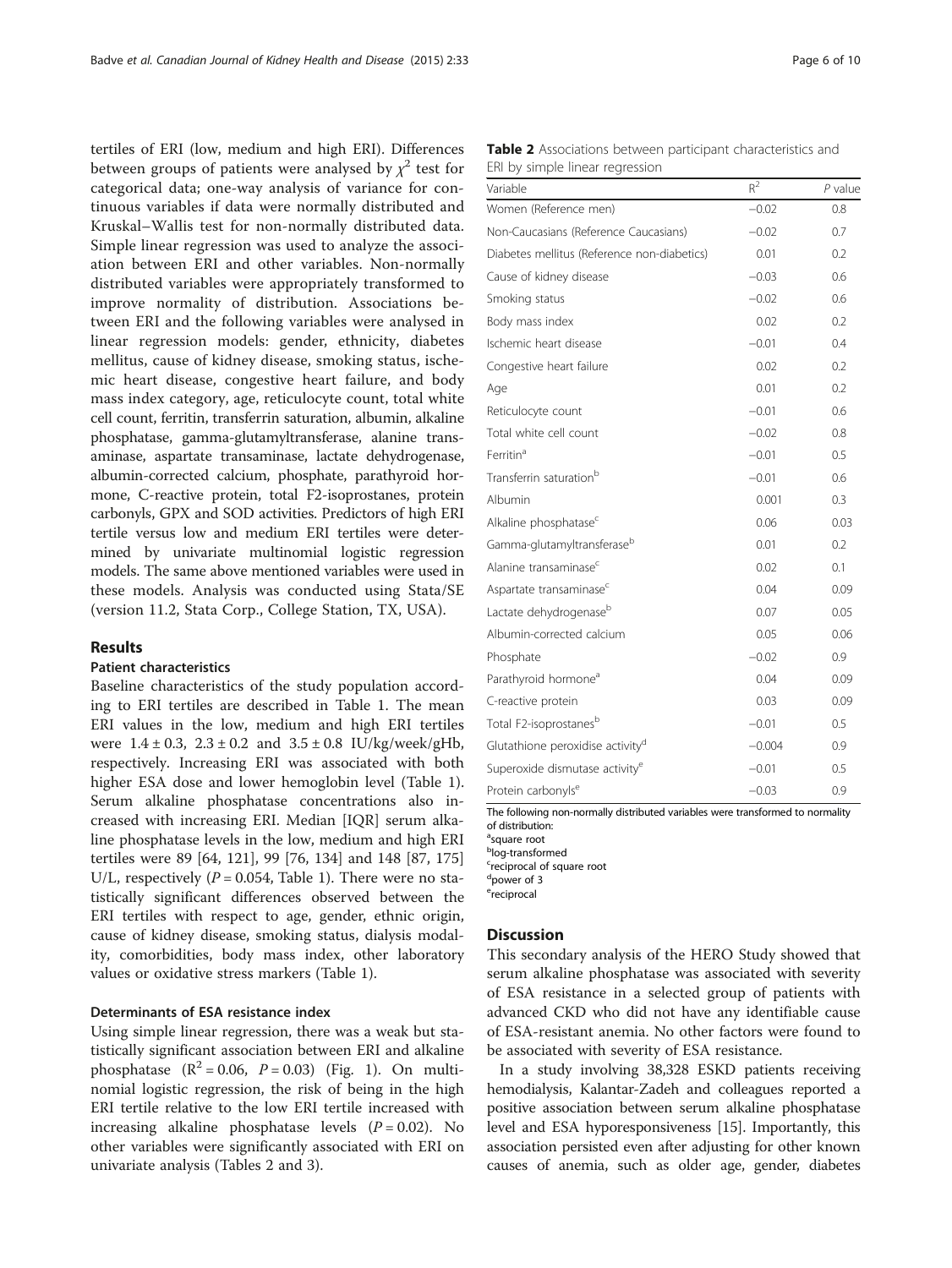# <span id="page-6-0"></span>Table 3 Associations between participant characteristics and ERI by univariate multinomial logistic regression

| Variable                                     | Coefficient | 95 % confidence intervals | $P$ value |
|----------------------------------------------|-------------|---------------------------|-----------|
| Women (Reference men)                        | $-0.83$     | $-2.19$ to 0.53           | 0.2       |
| Non-Caucasians (Reference Caucasians)        | 0.76        | $-1.08$ to 2.61           | 0.4       |
| Diabetes mellitus (Reference non-diabetics)  | 0.85        | $-0.68$ to 2.38           | 0.3       |
| Cause of kidney disease                      |             |                           |           |
| Diabetes                                     | Reference   |                           |           |
| Glomerulonephritis                           | $-1.16$     | $-3.19$ to 0.87           | 0.3       |
| Analgesic nephropathy                        | <b>NR</b>   | <b>NR</b>                 | <b>NR</b> |
| Polycystic kidney disease                    | $-0.47$     | $-3.46$ to 2.52           | 0.8       |
| Reflux nephropathy                           | $-0.47$     | $-3.46$ to 2.52           | 0.8       |
| Renovascular disease                         | <b>NR</b>   | <b>NR</b>                 | <b>NR</b> |
| Others                                       | $-0.29$     | $-1.92$ to 1.34           | 0.7       |
| Smoking status                               |             |                           |           |
| Never                                        | Reference   |                           |           |
| Former                                       | 0.47        | $-0.98$ to 1.92           | $0.5\,$   |
| Current                                      | $-1.10$     | $-3.54$ to 1.35           | 0.4       |
| Body mass index category                     |             |                           |           |
| Healthy weight                               | Reference   |                           |           |
| Overweight                                   | 1.28        | $-0.48$ to 3.05           | 0.2       |
| Obese                                        | $-0.51$     | $-2.20$ to $1.18$         | 0.6       |
| Ischemic heart disease                       | $-0.28$     | $-1.78$ to 1.20           | 0.7       |
| Congestive heart failure                     | $-1.40$     | $-3.26$ to 0.46           | 0.1       |
| Age                                          | 0.03        | $-0.01$ to 0.08           | 0.2       |
| Reticulocyte count                           | $-0.01$     | $-0.03$ to 0.02           | 0.5       |
| Total white cell count                       | 0.03        | $-0.33$ to 0.40           | 0.9       |
| Ferritin <sup>a</sup>                        | 0.01        | $-0.09$ to 0.11           | 0.8       |
| Transferrin saturation <sup>b</sup>          | 0.05        | $-2.29$ to 2.39           | 0.9       |
| Albumin                                      | 0.06        | $-0.09$ to 0.21           | 0.4       |
| Alkaline phosphatase <sup>c</sup>            | 44.01       | 7.63 to 80.40             | 0.02      |
| Gamma-glutamyltransferaseb                   | $-0.65$     | $-1.60$ to 0.30           | 0.2       |
| Alanine transaminase <sup>c</sup>            | $-7.42$     | $-16.80$ to 1.96          | 0.1       |
| Aspartate transaminase <sup>c</sup>          | $-8.50$     | $-20.62$ to 3.62          | 0.2       |
| Lactate dehydrogenase <sup>b</sup>           | $-2.18$     | $-5.06$ to 0.69           | 0.1       |
| Albumin-corrected calcium                    | 3.46        | $-0.60$ to 7.51           | 0.09      |
| Phosphate                                    | $-0.01$     | $-1.31$ to 1.29           | 0.9       |
| Parathyroid hormone <sup>a</sup>             | $-0.25$     | $-0.55$ to 0.05           | 0.1       |
| C-reactive protein                           | $-0.03$     | $-0.08$ to 0.01           | 0.2       |
| Total F2-isoprostanesb                       | 0.36        | $-0.69$ to 1.42           | 0.5       |
| Glutathione peroxidise activity <sup>d</sup> | <b>NR</b>   | <b>NR</b>                 | <b>NR</b> |
| Superoxide dismutase activity <sup>e</sup>   | 1.49        | $-1.91$ to 4.90           | 0.4       |
| Protein carbonyls <sup>e</sup>               | 0.24        | $-1.26$ to 1.74           | 0.8       |

NR Estimates could not be obtained due to small number of patients

The following non-normally distributed variables were transformed to normality of distribution:

<sup>a</sup>square root<br><sup>b</sup>log-transformed<br><sup>c</sup>reciprocal of square root<br><sup>d</sup>power of 3

e reciprocal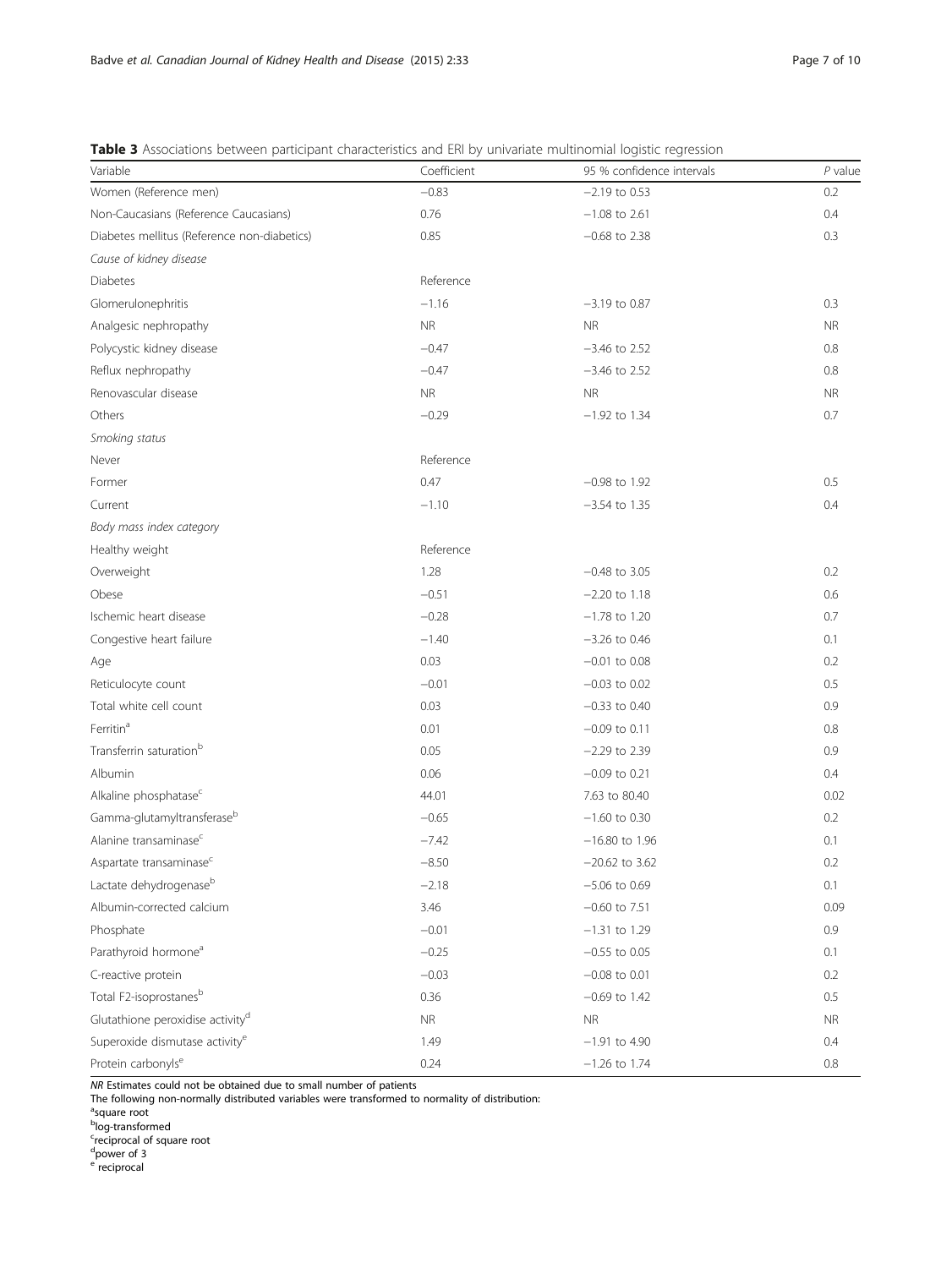mellitus, body mass index, iron studies, markers of bone disease, parathyroid level and markers of malnutrition. Other investigators have reported improvement in hemoglobin concentration and reductions in the serum alkaline phosphatase level and ESA dose after parathyroidectomy [\[34](#page-9-0), [35](#page-9-0)]. Previous studies have also demonstrated that alkaline phosphatase is associated with mortality in ESKD patients receiving dialysis [[36](#page-9-0)–[39\]](#page-9-0) and pre-dialysis patients with CKD [[40](#page-9-0)–[43](#page-9-0)]. A major difference between the present study and previous investigations is that the HERO study excluded patients with any identifiable cause of ESA-resistant anemia, such as deficiencies of iron or vitamin B12 or folate, bleeding, inadequate dialysis, severe hyperparathyroidism (PTH >100 pmol/L), malignancy or hematologic disorder, major surgery, infection, acute myocardial infarction or malignancy within the last 3 months. Indeed, this is the first study describing the determinants of severity of ESA resistance in patients with primary ESA-resistance, as previous studies included patients with no ESA resistance as well as those with known secondary causes of ESA resistance.

Approximately 31–37 % of ESKD patients receiving dialysis have raised levels of serum alkaline phosphatase [[36, 44](#page-9-0)]. Serum alkaline phosphatase in the dialysis population is strongly associated with serum concentrations of parathyroid hormone and aspartate transaminase [[36\]](#page-9-0). Although bone and liver alkaline phosphatase are found in equal proportions in healthy adults, 28 % of ESKD patients on haemodialysis with increased bone alkaline phosphatase have normal alkaline phosphatase levels [\[44](#page-9-0)]. In a study involving 800 ESKD patients receiving haemodialysis, Drechsler and colleagues showed a strong association between bone alkaline phosphatase and all-cause and cardiovascular mortality [[37\]](#page-9-0).

The most likely reason for the observed association between alkaline phosphatase and severity of ESA resistance in the present study is increased bone turnover and marrow fibrosis, since the median serum PTH levels in the middle and high ERI tertiles were 33 and 32 pmol/L, respectively compared with 17 pmol/L in the low ERI tertile [[45](#page-9-0)]. In the current study, there was no statistically significant association observed between parathyroid hormone and primary ESA-resistance. It is important to note that the HERO Study excluded patients with a serum parathyroid hormone level greater than 100 pmol/L, such that included patients only had mild-to-moderate secondary hyperparathyroidism. Nevertheless, even at these relatively modest elevations of serum PTH, alkaline phosphatase was still significantly associated with ESA resistance.

A strength of the study was that it involved patients from multiple centers across two countries, enhancing the internal and external validity of the findings. On the other hand, the study was limited by a relatively small sample size, such that it is possible that some associations with severity of ESA resistance were not able to be ascertained due to a type 2 statistical error. Moreover, as multiple variables were evaluated in this study, the observed association between alkaline phosphatase and severity of ESA resistance could have been due to a type 1 statistical error. Bone-specific alkaline phosphatase, other markers of bone turnover and bone biopsies were not evaluated, thereby limiting more detailed exploration of the potential mechanisms underpinning the association between serum alkaline phosphatase and severity of ESA resistance. Since the HERO study included a highly selected group of patients with no identifiable cause of ESA-resistant anemia, the findings of this study may not be generalizable to patients with a known cause of ESA hyporesponsiveness. This finding is hypothesis generating and needs to be confirmed by other studies.

# Conclusions

Alkaline phosphatase was associated with severity of ESA resistance in patients with advanced CKD and no apparent secondary cause of ESA-resistance. Larger prospective studies are required to confirm this association.

#### Abbreviations

ACE: Angiotensin converting enzyme; CKD: Chronic kidney disease; ERI: Erythropoiesis resistance index; ESA: Erythropoiesis stimulating agents; ESKD: End-stage kidney disease; GPX: Glutathione peroxidase; HERO: The Handling Erythropoietin Resistance with Oxpentifylline trial; IQR: Interquartile range; PTH: Parathyroid hormone; SOD: Superoxide dismutase.

#### Competing interests

DWJ has previously received consultancy fees from Sanofi-Aventis. He has also previously received consultancy fees, speakers' honoraria, research grants and travel sponsorships from Amgen, Roche and Janssen-Cilag. He was the recipient of a Roche Foundation for Anemia Research (RoFAR) Grant, which partly funded the HERO trial, and a Queensland Government Health Research Fellowship. CMH has previously received consultancy fees, speakers' honoraria, research grants and/or travel sponsorships from Amgen, Roche and Janssen-Cilag. JC has received a speakers' honorarium from Roche. AC has previously received consultancy fees, speakers' honoraria and/or research grants from Amgen, Roche, Baxter, Fresenius and Merck. RW has previously received consultancy fees, speakers' honoraria, research grants and travel sponsorships from Amgen, Roche and Janssen-Cilag and has served on Advisory Boards for Amgen, Roche and Janssen-Cilag. EP has previously received consultancy fees, speakers' honoraria, research grants and/or travel sponsorships from Amgen, Sanofi and Roche. All other authors have no conflict of interest to declare.

#### Authors' contributions

DWJ, CMH, JSC, AC, PC, PF, SPM, EP, VP, SB and RW conceived the study design. ATM, DR and LAV contributed acquisition of data. SB, LZ, EMP and AS contributed to data analysis. SB, LZ and DWJ drafted the manuscript. All authors contributed to interpretation of results and critical review of the manuscript. All authors read and approved the final manuscript. All authors are in agreement to be accountable for all aspects of the work in ensuring that questions related to the accuracy or integrity of any part of the work are appropriately investigated and resolved.

#### Acknowledgements

The HERO Study Collaborative Group comprises the Trial Management Committee (Emmanuel d'Almeida (Department of Nephrology, John Hunter Hospital, Newcastle, Australia), Rob Fassett (Department of Nephrology, Royal Brisbane and Women's Hospital, Brisbane, Australia), Carl Kirkpatrick (Center for Medicine Use and Safety, Monash University, Melbourne, Australia),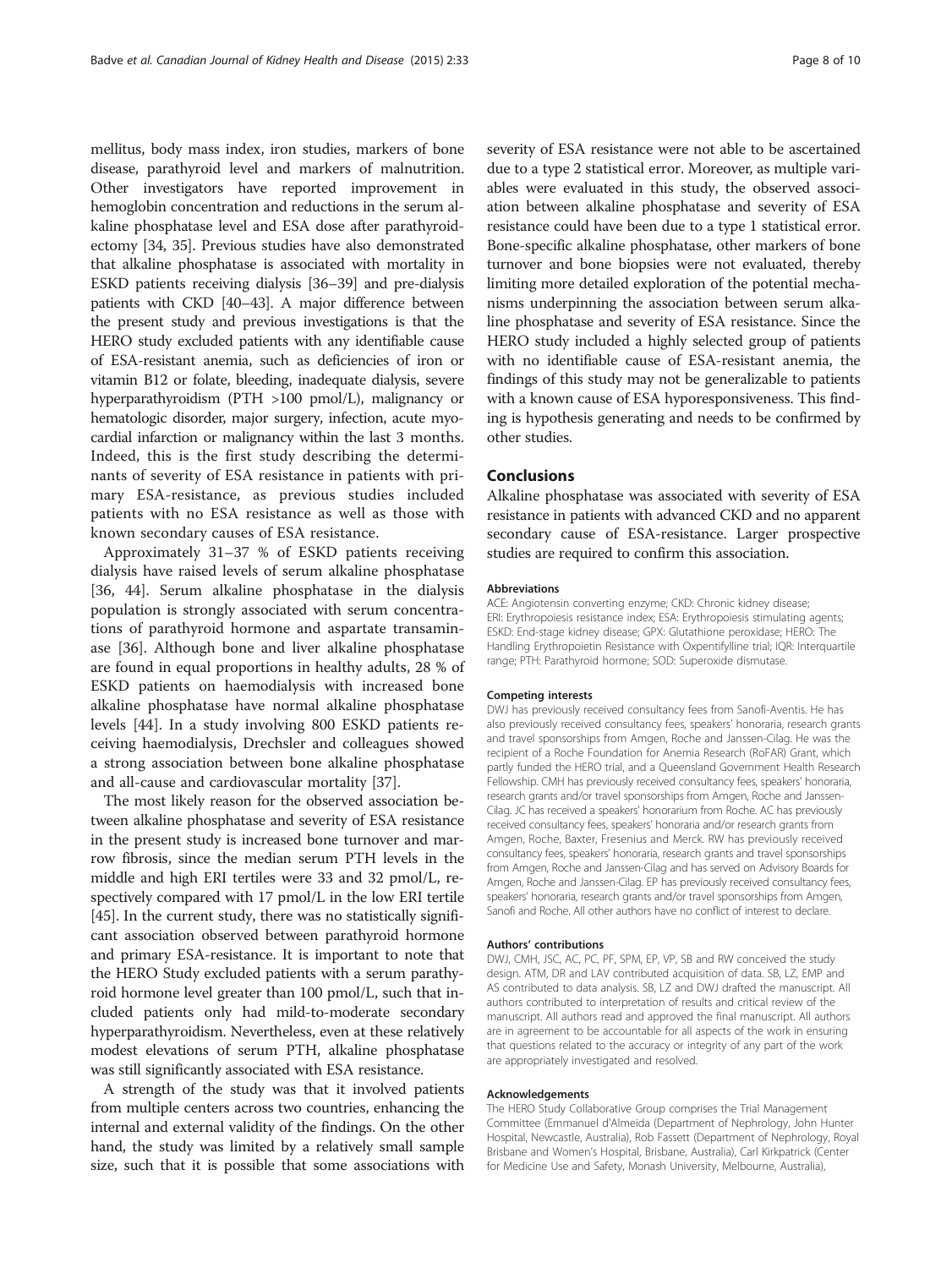<span id="page-8-0"></span>Richard Phoon (Department of Nephrology, Westmead Hospital, Sydney, Australia), and the members of the Writing Committee.

#### Financial support

The HERO trial was funded by research grants from Roche Foundation for Anemia Research (RoFAR), Amgen, Janssen-Cilag and the National Health and Medical Research Council of Australia. The funders had no role in study design; collection, analysis, and interpretation of data; writing the report; or the decision to submit the report for publication.

#### Author details

<sup>1</sup> Australasian Kidney Trials Network, University of Queensland, Brisbane, Australia. <sup>2</sup>Department of Nephrology, Princess Alexandra Hospital, Brisbane, Australia. <sup>3</sup>Department of Nephrology, Guangdong Provincial Hospital of Chinese Medicine, Guangzhou, China. <sup>4</sup>School of Human Movement Studies, University of Queensland, Brisbane, Australia. <sup>5</sup>Menzies School of Health Research, Darwin, Australia. <sup>6</sup>Centre for Health Policy, Programs & Economics, University of Melbourne, Melbourne, Australia. <sup>7</sup>Department of Nephrology, Prince of Wales Hospital, Sydney, Australia. <sup>8</sup>Department of Nephrology and Transplantation Services, University of Adelaide at Central Northern Adelaide Renal and Transplantation Services, Adelaide, Australia. <sup>9</sup>Department of Nephrology, Royal Melbourne Hospital, Melbourne, Australia. <sup>10</sup>The George Institute for Global Health, Sydney, Australia. 11Department of Renal Medicine, The Alfred Hospital, Melbourne, Australia. 12Department of Nephrology, Level 2, ARTS Building, Princess Alexandra Hospital, Ipswich Road, Woolloongabba, Queensland 4102, Australia.

#### Received: 17 May 2015 Accepted: 29 July 2015 Published online: 18 August 2015

#### References

- 1. Eschbach JW, Egrie JC, Downing MR, Browne JK, Adamson JW. Correction of the anemia of end-stage renal disease with recombinant human erythropoietin. Results of a combined phase I and II clinical trial. N Engl J Med. 1987;316(2):73–8.
- 2. Messana JM, Chuang CC, Turenne M, Wheeler J, Turner J, Sleeman K, et al. Association of quarterly average achieved hematocrit with mortality in dialysis patients: a time-dependent comorbidity-adjusted model. Am J Kidney Dis. 2009;53(3):503–12.
- 3. Ofsthun N, Labrecque J, Lacson E, Keen M, Lazarus JM. The effects of higher hemoglobin levels on mortality and hospitalization in hemodialysis patients. Kidney Int. 2003;63(5):1908–14.
- 4. Macdougall IC, Tomson CR, Steenkamp M, Ansell D. Relative risk of death in UK haemodialysis patients in relation to achieved haemoglobin from 1999 to 2005: an observational study using UK Renal Registry data incorporating 30,040 patient-years of follow-up. Nephrol Dial Transplant. 2010;25(3):914–9.
- 5. de Lurdes Agostinho Cabrita A, Pinho A, Malho A, Morgado E, Faisca M, Carrasqueira H, et al. Risk factors for high erythropoiesis stimulating agent resistance index in pre-dialysis chronic kidney disease patients, stages 4 and 5. Int Urol Nephrol. 2011;43(3):835–40.
- 6. Di Iorio BR, Stellato D, De Santo NG, Cirillo M. Association of gender and age with erythropoietin resistance in hemodialysis patients: role of menstrual status. Blood Purif. 2004;22(5):423–7.
- 7. Lopez-Gomez JM, Portoles JM, Aljama P. Factors that condition the response to erythropoietin in patients on hemodialysis and their relation to mortality. Kidney Int Suppl. 2008;111:S75–81.
- 8. Mallick S, Rafiroiu A, Kanthety R, Iqbal S, Malik R, Rahman M. Factors predicting erythropoietin resistance among maintenance hemodialysis patients. Blood Purif. 2012;33(4):238–44.
- 9. Abe M, Okada K, Maruyama T, Maruyama N, Matsumoto K, Soma M. Relationship between erythropoietin responsiveness, insulin resistance, and malnutrition-inflammation-atherosclerosis (MIA) syndrome in hemodialysis patients with diabetes. Int J Artif Organs. 2011;34(1):16–25.
- 10. Locatelli F, Andrulli S, Memoli B, Maffei C, Del Vecchio L, Aterini S, et al. Nutritional-inflammation status and resistance to erythropoietin therapy in haemodialysis patients. Nephrol Dial Transplant. 2006;21(4):991–8.
- 11. Gunnell J, Yeun JY, Depner TA, Kaysen GA. Acute-phase response predicts erythropoietin resistance in hemodialysis and peritoneal dialysis patients. Am J Kidney Dis. 1999;33(1):63–72.
- 12. Costa E, Lima M, Alves JM, Rocha S, Rocha-Pereira P, Castro E, et al. Inflammation, T-cell phenotype, and inflammatory cytokines in chronic

kidney disease patients under hemodialysis and its relationship to resistance to recombinant human erythropoietin therapy. J Clin Immunol. 2008;28(3):268–75.

- 13. Pajek J, Bucar-Pajek M, Grego K, Gucek A, Bevc S, Ekart R, et al. Epoetin responsiveness in peritoneal dialysis patients: a multi-center Slovenian study. Ther Apher Dial. 2005;9(3):228–32.
- 14. Szczech LA, Barnhart HX, Inrig JK, Reddan DN, Sapp S, Califf RM, et al. Secondary analysis of the CHOIR trial epoetin-alpha dose and achieved hemoglobin outcomes. Kidney Int. 2008;74(6):791–8.
- 15. Kalantar-Zadeh K, Lee GH, Miller JE, Streja E, Jing J, Robertson JA, et al. Predictors of hyporesponsiveness to erythropoiesis-stimulating agents in hemodialysis patients. Am J Kidney Dis. 2009;53(5):823–34.
- 16. Zachee P, Chew SL, Daelemans R, Lins RL. Erythropoietin resistance due to vitamin B12 deficiency. Case report and retrospective analysis of B12 levels after erythropoietin treatment. Am J Nephrol. 1992;12(3):188–91.
- 17. Bamgbola OF, Kaskel F. Role of folate deficiency on erythropoietin resistance in pediatric and adolescent patients on chronic dialysis. Pediatr Nephrol. 2005;20(11):1622–9.
- 18. Kiss Z, Ambrus C, Almasi C, Berta K, Deak G, Horonyi P, et al. Serum 25(OH) cholecalciferol concentration is associated with hemoglobin level and erythropoietin resistance in patients on maintenance hemodialysis. Nephron Clin Pract. 2011;117(4):c373–8.
- 19. Diskin CJ, Stokes TJ, Dansby LM, Radcliff L, Carter TB. Can acidosis and hyperphosphataemia result in increased erythropoietin dosing in haemodialysis patients? Nephrology (Carlton). 2006;11(5):394–9.
- 20. Muirhead N, Hodsman AB. Occult infection and resistance of anaemia to rHuEpo therapy in renal failure. Nephrol Dial Transplant. 1990;5(3):232–4.
- 21. Nassar GM, Fishbane S, Ayus JC. Occult infection of old nonfunctioning arteriovenous grafts: a novel cause of erythropoietin resistance and chronic inflammation in hemodialysis patients. Kidney Int Suppl. 2002;80:49–54.
- 22. DeLong M, Logan JL, Yong KC, Lien YH. Renin-angiotensin blockade reduces serum free testosterone in middle-aged men on haemodialysis and correlates with erythropoietin resistance. Nephrol Dial Transplant. 2005;20(3):585–90.
- 23. Lopez-Gomez JM, Perez-Flores I, Jofre R, Carretero D, Rodriguez-Benitez P, Villaverde M, et al. Presence of a failed kidney transplant in patients who are on hemodialysis is associated with chronic inflammatory state and erythropoietin resistance. J Am Soc Nephrol. 2004;15(9):2494–501.
- 24. Casadevall N, Nataf J, Viron B, Kolta A, Kiladjian JJ, Martin-Dupont P, et al. Pure red-cell aplasia and antierythropoietin antibodies in patients treated with recombinant erythropoietin. N Engl J Med. 2002;346(7):469–75.
- 25. Phrommintikul A, Haas SJ, Elsik M, Krum H. Mortality and target haemoglobin concentrations in anaemic patients with chronic kidney disease treated with erythropoietin: a meta-analysis. Lancet. 2007;369(9559):381–8.
- 26. Palmer SC, Navaneethan SD, Craig JC, Johnson DW, Tonelli M, Garg AX, et al. Meta-analysis: erythropoiesis-stimulating agents in patients with chronic kidney disease. Ann Intern Med. 2010;153(1):23–33.
- 27. Kilpatrick RD, Critchlow CW, Fishbane S, Besarab A, Stehman-Breen C, Krishnan M, et al. Greater epoetin alfa responsiveness is associated with improved survival in hemodialysis patients. Clin J Am Soc Nephrol. 2008;3(4):1077–83.
- 28. Regidor DL, Kopple JD, Kovesdy CP, Kilpatrick RD, McAllister CJ, Aronovitz J, et al. Associations between changes in hemoglobin and administered erythropoiesis-stimulating agent and survival in hemodialysis patients. J Am Soc Nephrol. 2006;17(4):1181–91.
- 29. Solomon SD, Uno H, Lewis EF, Eckardt K-U, Lin J, Burdmann EA, et al. Erythropoietic Response and Outcomes in Kidney Disease and Type 2 Diabetes. N Engl J Med. 2010;363(12):1146–55.
- 30. Badve SV, Hawley CM, Johnson DW. Is the problem with the vehicle or the destination? Does high-dose ESA or high haemoglobin contribute to poor outcomes in CKD? Nephrology (Carlton). 2011;16(2):144–53.
- 31. Badve SV, Beller EM, Cass A, Francis DP, Hawley C, Macdougall IC, et al. Interventions for erythropoietin-resistant anaemia in dialysis patients. Cochrane Database Syst Rev. 2013;8, CD006861.
- 32. Johnson DW, Pascoe EM, Badve SV, Dalziel K, Cass A, Clarke P, et al. A randomized, placebo-controlled trial of pentoxifylline on erythropoiesisstimulating agent hyporesponsiveness in anemic patients with CKD: the Handling Erythropoietin Resistance With Oxpentifylline (HERO) trial. Am J Kidney Dis. 2015;65(1):49–57.